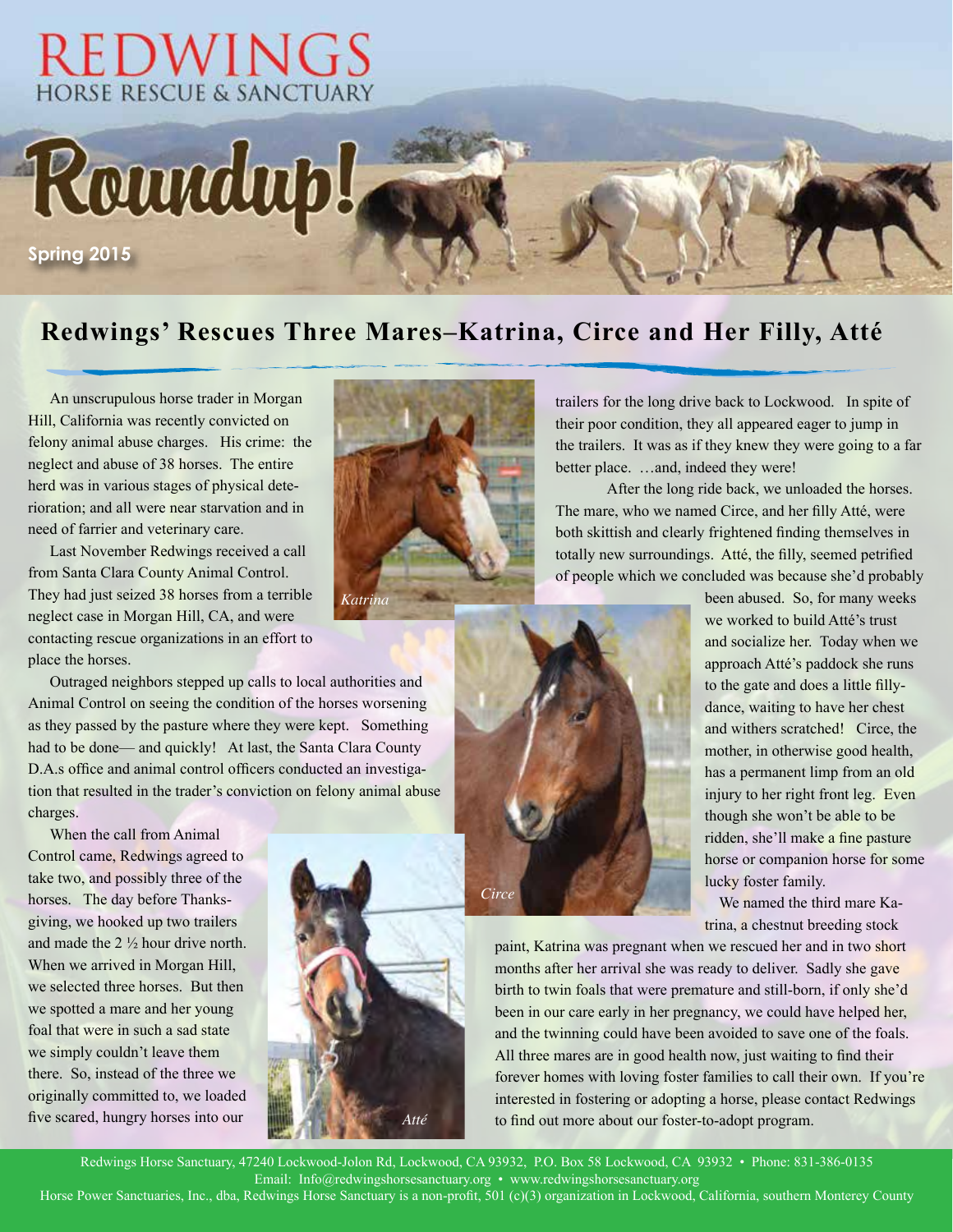# Sara's Journal

It is the report that 2015 is off to a running start I'm happy to report that 2013 as of the New Year,<br>at Redwings! In the first two months of the herd, Wit at Redurings! In the first two months of the herd. With<br>we found loving foster homes for three of the herd, its our<br>we found wanderful equines ready to be fostered, the we found loving foster homes for ince<br>so many wonderful equines ready to be fostered, its our<br>so many who that at number in the coming months. We shake so many wonderful equines really a coming months. We<br>goal to double that number in the coming months. We<br>rescued two Thoroughbred race howes away from being hese ued two shoroughbred nave now away from being<br>and Angel, both of which were hours away from the ra<br>and Angel and Both horses suffered leg injuries on it to two and Angel, both of which were hower and any on the race<br>euthanized. Both horses suffered leg injuries on the race<br>track and their owners had no interest in rehabilitating them. Fortunately, we were there just in time to save them. Fortunately, we were there fark and Angel were<br>these beautiful Shoroughbreds. Hank and Angel were these beautiful "Thoroughbreas." Hind they our vet and<br>both recently given a clean bill of health by our vet and hoth recently given a clean bill of health pastures in the<br>they're ready to get turned out in larger pastures in the they're ready to get turned out in in growth thank<br>net few weeks. In the spring we'll start both Hank<br>net fame bunder saddle again, and then they'll soon be neft few weeks. In the spring were in they'll soon be<br>and Ungel under saddle again, and then they'll soon be and Ungel under summer of the foster homes.<br>ready to go on to wonderful foster homes.

The fall months also brought Redwings a wonder The fall months also brought remining on a Institute<br>ful surprise. Monique Craig, of The Epona Institute<br>in Paso Robles, generously stepped up and donated 13 warm, waterproof blankets. Because winter in Lock-<br>warm, waterproof blankets. Because winter in Lockwood can be extremely cold, particularly at night when temperatures drop, we're always in need of blankets tempenatures drop, we're advage insterul to Monique<br>to keep the herd warm. We're so grateful to Monique to keep the hend warm. We're so ghin bedwings hend!<br>for her kindness and generosity to the ledwings choser n hen kindness and generalisty<br>a highlight going into the New Year was being chosen<br>the file the rad charity by Santa Anita Park Window a highlight going into the new a dinita Park who<br>as the featured charity by Santa Anita Park who<br>donated a portion of as the proceeds from the always anated a portion of as the proceeds grams are Event held<br>popular and well attended California Wine Event held



Redwings' Board of Directors at Santa Anita Park (L to R): Mark Sindel, President; Paula Germain, Secretary; Eileen Beattie, Board Member; Janet Burton, Treasurer; Linda Amato, Vice President; Host, Erik Intermill, Beverage Director Santa Anita Park Hospitality; Chris Mole, Board Member

at the track on January 24th, during Sunshine Millions at the track on families of directors were invited to<br>Day. Redwings' board of directors were invited to<br>attend the event and it was hosted by Lanta Anita Park management, which was an unexpected pleasure.

We're honored to have been part of such a prestigious event and we're grateful to Santa Anita Park for their support of Redwings!

It's been a great start to 2015 for Redwings. My time is now largely spent caring for our ever increasing herd, and nothing could make me happier. Being with the horses every day, caring for our new arrivals, overseeing their rehabilitation, and then seeing als, overseeing incommunications.<br>them go off to loving foster homes is the most fulfillthem go over to loving stationary job at ledwings. All of<br>ing and gratifying part of my job at ledwings. All of us look forward to a great year ahead where we can continue our work helping horses in need!

–Sara

### **Horse Power Corner Redwings Awarded CARMA Grant and Named Aftercare Partner!**

As the saying goes "*Timing is everything"* and for a Thoroughbred it can often be the difference between a racing career and death. Two of our recent rescues, Handsome Hank, who raced under the name Mountain Yodeler, and Alamo's Angel were just hours away from being euthanized. Both horses suffered leg injuries on the track and their owner had no interest in rehabilitation, considering they'd most likely never race again. Luckily, Redwings was there to rescue these two beauties and offer them a second chance.

Recognizing the fate that so many Thoroughbreds face when they're injured on the track, Redwings set about contacting CARMA (California Retirement Management Account) a non-profit charitable organization created to raise money

for rehabilitation, retraining and retirement of Thoroughbred race horses. CARMA manages a grant process that disburses funds to qualified organizations that meet strict criteria in being able to rescue and rehabilitate Thoroughbred athletes. Once the horses are rehabilitated they can either be adopted out, or be provided with permanent retirement.

After months of compiling information for CARMA's Request for Proposal, Redwings' grant application came together. With fingers crossed and high hopes, we dropped the application in the mail. And, we waited... Next, we received a letter from CARMA notifying us that we'd moved



Redswings Board member, Paula Germain second row, third from left. Bo Derek front row, second from right.

to phase two of the qualification process; a site inspection visit of our ranch facilities. The site inspection was scheduled, the inspector visited the ranch and appeared to approve.

A few days later we got the call! Redwings was selected to participate in CARMA's Aftercare Partner Program, and we were awarded a \$10,000 grant! The ceremony to present the grants was held at Santa Anita Park on December 26, 2014. Bo Derek who is on the advisory board of CARMA was present to accept the CARMA fundraising check that was dispersed among the Aftercare Partners. Paula Germain, a Redwings board member accepted the grant on behalf of Redwings. The money is earmarked to buy a mare motel to

> rehabilitate the Thoroughbreds we accept through CARMA's Placement Program.

> Now that we're a CARMA Aftercare Partner, exciting new fundraising opportunities have already come our way! In January, Santa Anita Park generously offered to sponsor Redwings as the charity beneficiary to receive a percentage of ticket sales for the California Wine Event on January 24th during Sunshine Millions Day. We're grateful to CARMA and Santa Anita Park for their support and sponsorship of Redwings by providing much needed funding to continue our work rescuing and rehabilitating equines in need.

Redwings Horse Sanctuary, 47240 Lockwood-Jolon Rd, Lockwood, CA 93932, P.O. Box 58 Lockwood, CA 93932 • Phone: 831-386-0135 Email: Info@redwingshorsesanctuary.org • www.redwingshorsesanctuary.org **2**

Horse Power Sanctuaries, Inc., dba, Redwings Horse Sanctuary is a non-profit, 501 (c)(3) organization in Lockwood, California, southern Monterey County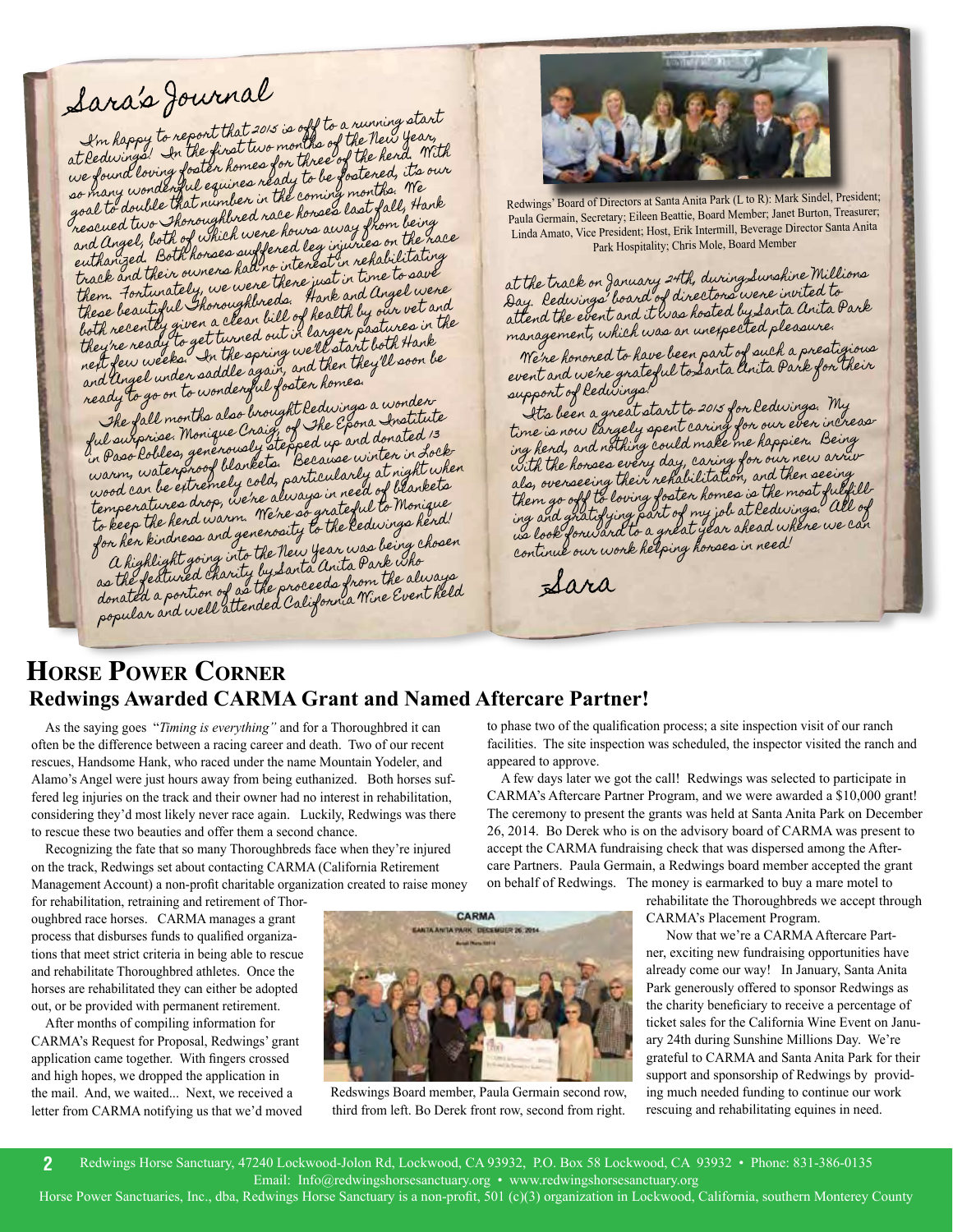## **JAN PRITCHARD RIP**

 This past January, Redwings lost one of its dearest family members, Jan Pritchard. Jan started at Redwings after relocating to the area with her husband from Orange County to the town of San Miguel, 30 miles south of the Lockwood ranch. Jan loved horses and grew up riding in Orange County, and in her exploration of the area she heard about Redwings and paid us a visit. On seeing a need for someone with accounting and office experience, Jan jumped at the chance to help out. That was 14 years ago and Jan has been a part of our Redwings family ever since. When something needed to be done, or someone needed help, she was always there to help out, listen, console and nurture others.

Last fall, following a routine visit to her doctor, Jan was diagnosed with cancer. It came as a shock to her and to all of us, and it was devastating for her husband and family members. The doctors immediately scheduled Jan for surgery. We hoped that with prayers and heaps of love she'd get her through the surgery successfully and be back in the office in no time. But..., sadly it was too late, and Jan passed away in the hospital on January 21. Having lost someone who was so much a part of our Redwings family, we wanted to pay tribute to our longtime friend, and recently planted a beautiful flowering peach tree at the ranch in her memory.



*Rest in Peace Jan.*

# **VOLUNTEER SPOTLIGHT**<br>*Like so many other little girls I always dreamed of having a horse of my*

*own, but it was never a possibility. Eleven years ago when I moved to the Bryson-Hesperia area I came upon Redwings! I was working full time then, so I would occasionally stop by to admire the beauty and playfulness of the horses in the herd. Then I got laid off from my job, and I finally had my chance to help out by volunteering at Redwings on a weekly basis; something I've done for the last four and one-half years.* 

*While I've grown close to some of the horses and burros over the years, I always admired the gorgeous palomino draft on the hill called Lover Boy. He seemed so magnificent to me that I wanted to get closer to him, but I'd heard that he was very shy. After I completed my Level-2 training and had more experience, I went into his pasture to groom his herd mates. He always stayed on the hill, peeking at me from behind a tree. After a few weeks he moved closer, and finally one day he let me touch him! With patience, I had his trust.* 

 *Now, Lover Boy "cuddles" with me by putting his nose against my chest and nuzzling my neck. A couple of weeks ago he even played a trick on me by stealing the straw from my water bottle. Then, running away with it he'd look at me over his shoulder, toss his head up and down, and then toss the straw in the air. Oh, how I love that gorgeous palomino draft horse on the hill.* 



**Recently Fostered and On the Path to Adoption! Ozzie, Jojo, and Butch**



*Butch fostered by Nancy and Spencer*

*Jojo fostered by Jim and Carlen*



Redwings Horse Sanctuary, 47240 Lockwood-Jolon Rd, Lockwood, CA 93932, P.O. Box 58 Lockwood, CA 93932 • Phone: 831-386-0135 Email: Info@redwingshorsesanctuary.org • www.redwingshorsesanctuary.org Horse Power Sanctuaries, Inc., dba, Redwings Horse Sanctuary is a non-profit, 501 (c)(3) organization in Lockwood, California, southern Monterey County **3**